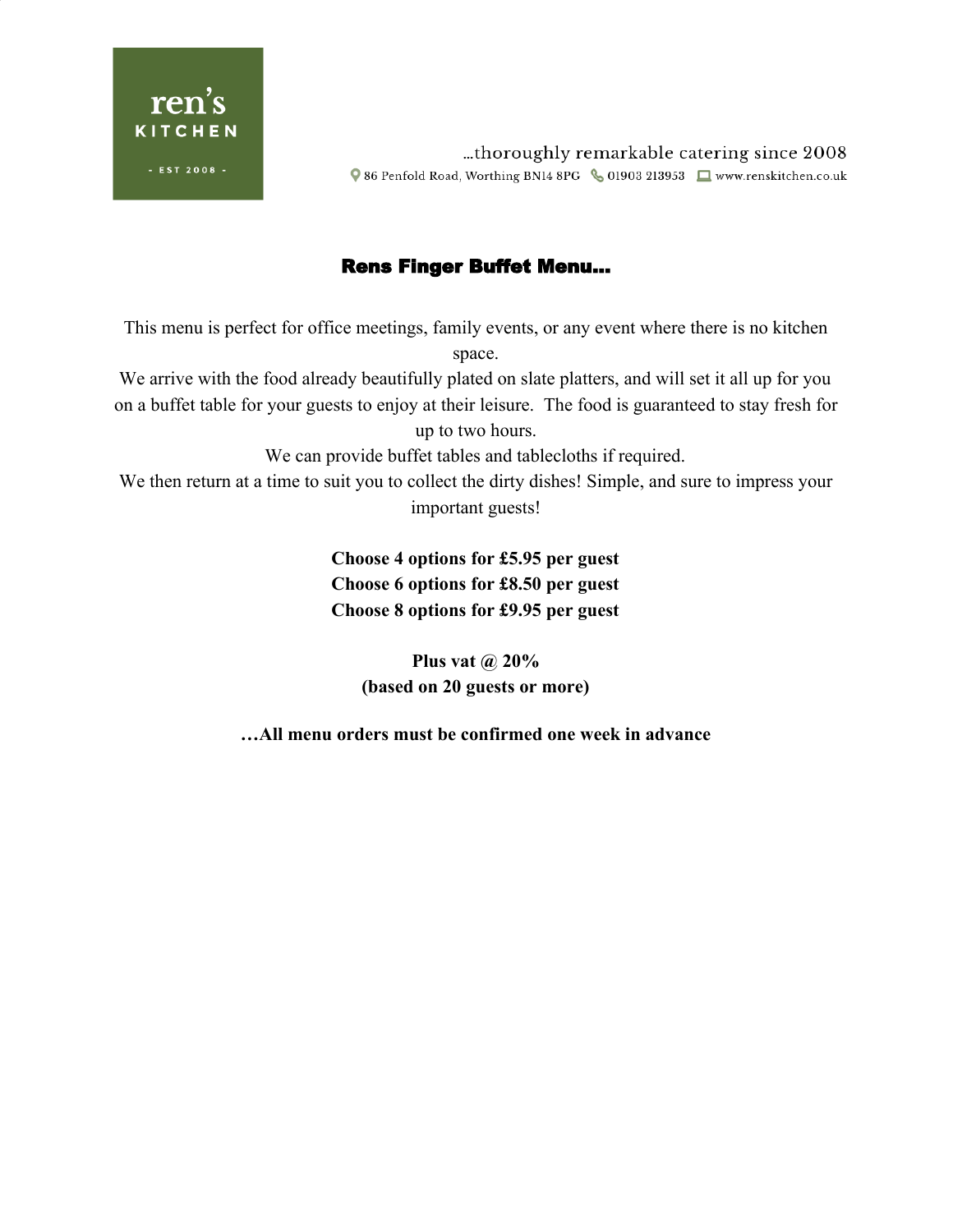

thoroughly remarkable catering since 2008 Q 86 Penfold Road, Worthing BN14 8PG & 01903 213953 ■ www.renskitchen.co.uk

# Ren's Classics…

#### **Rens Classic Sandwich Selection…**

Ham and mustard, Tuna and cucumber, Mature cheddar and pickle, houmous and roast pepper …On farmhouse white, and granary seeded bread (gluten free available on request)

### **Home Made Quiche Lorraine…**

…Smoked gammon and mature cheddar quiche

### **Pizza Bites**

…Made by hand and topped with chorizo, mozzarella, black olives and fresh basil or with a mozzarella, tomato and basil topping (veggie)

### **Cheddar Straws…**

With mature cheddar, rosemary, and cayenne pepper (veggie)

## **Home Made Sausage Rolls**

With a pork and caramelized onion stuffing

## **Home Made Scotch Eggs**

with home made piccalilli

## **Home Made Duck Spring Rolls**

… with a crispy duck, hoisin, spring onion and chilli filling, sweet chilli dip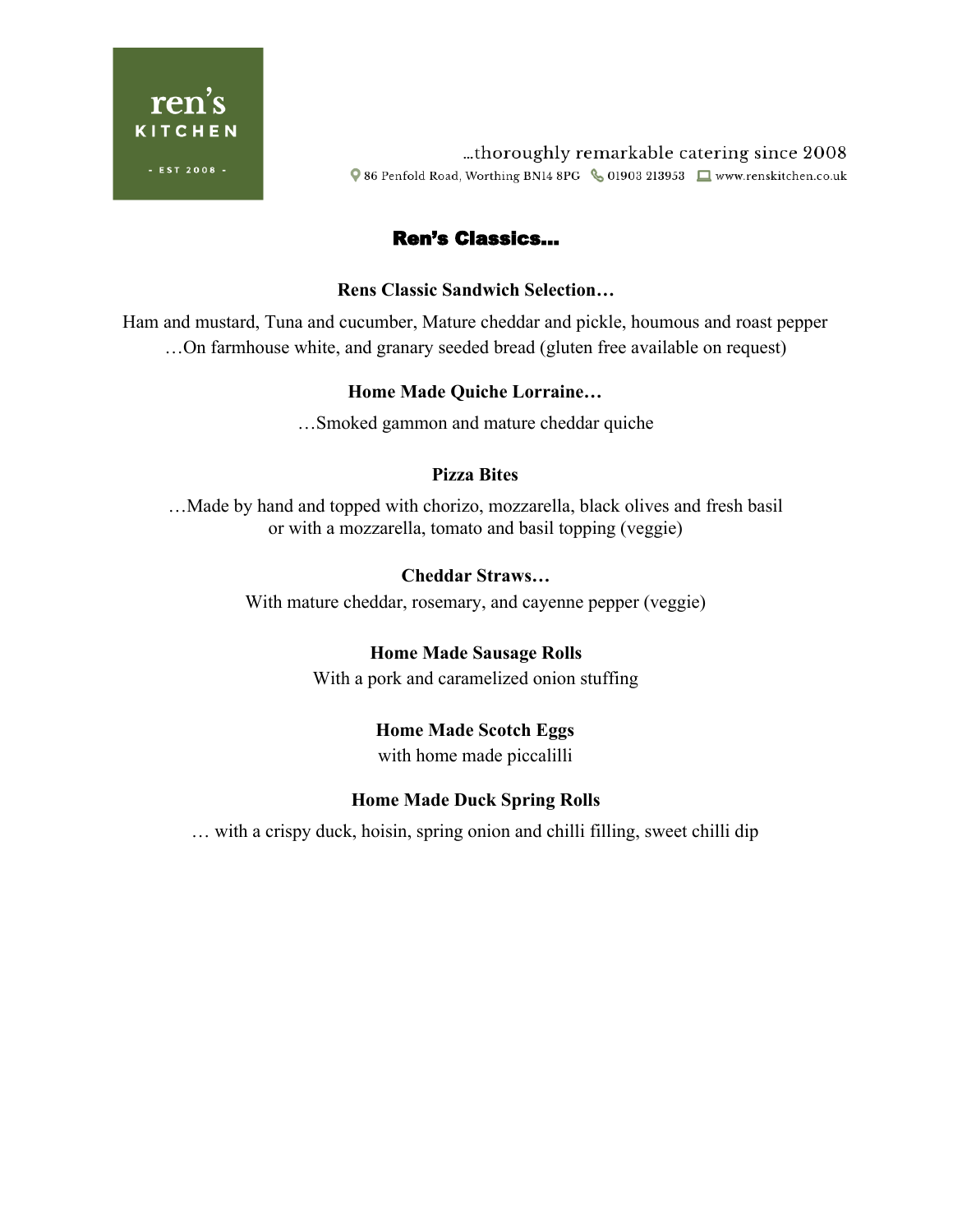

thoroughly remarkable catering since 2008 ● 86 Penfold Road, Worthing BN14 8PG & 01903 213953 ■ www.renskitchen.co.uk

# Meat and Fish Options…

**Pulled Pork Sliders…** With barbeque glaze, pickled red onions, fresh watercress

## **Peri Peri Chicken Skewers…**

Spicy grilled chicken thigh skewers with a tomato, mango, and coriander salsa

## **Open Foccaccia Sandwiches…**

Mozzarella, Parma ham and basil / smoked mackerel and watercress, Beetroot, goats cheese and rocket (veggie)/ Houmous, roast pepper and rocket (vegan) …on our own toasted focaccia

### **Thai Fishcakes…**

With picked cucumber and sweet chilli

# Veggie and Vegan…

**Vegan Sausage Rolls…** With spiced sweet potato, chick pea and coriander stuffing (vegan)

**Goats Cheese Confit Puffs…** With our own red onion marmalade and fresh parsley (veggie)

> **Vegan Pulled Pork sliders** Made with barbequed Jackfruit! (vegan)

## **Home Made Arancini…**

Crispy risotto balls with an oozy parmesan and sage filling (veggie)

## **Home Made Falafel…**

with houmous, sweet chilli and sesame seeds, fresh pomegranate (vegan/gluten free)

## **Spanish Tortilla…**

With smoked paprika, peppers, and manchego cheese (veggie/gluten free)